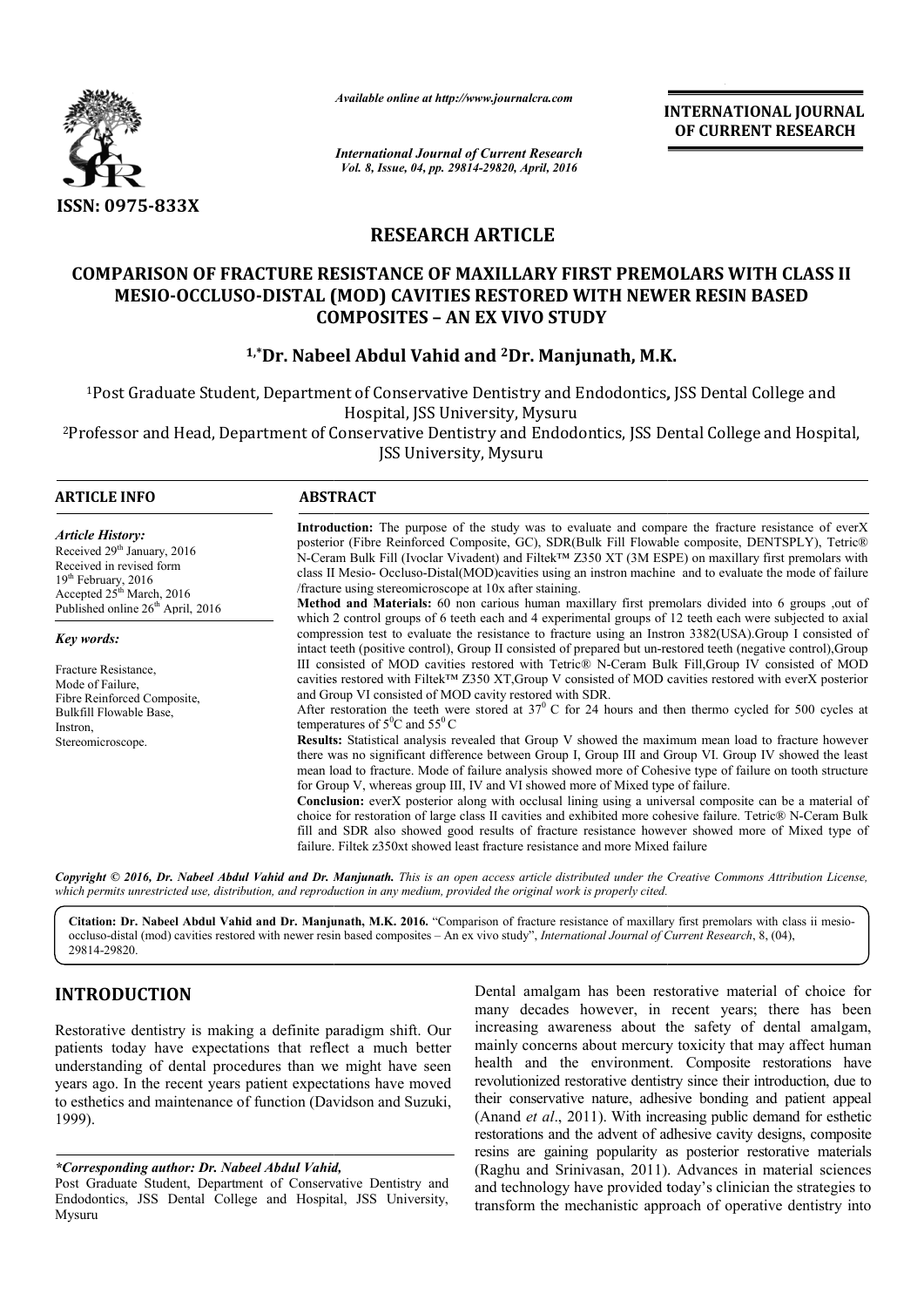a biologic philosophy. Posterior composites generally are indicated for initial carious lesions in low–stress-bearing areas. They have advantages, such as more conservative preparations and better adhesiveness, and disadvantages, such as softness and high wear rate (Albers, 2002). Specifically, composite resins can support weak cusps and provide an excellent bond. But because the stiffness, wear rate, and fracture resistance of even the best composite is less than that of other restorative materials, a large composite that holds cusps together should be considered only a temporary measure (Albers, 2002). Reduction in tooth stiffness after the preparation of large cavities and increased risk of tooth fracture are among the common problems in restorative dentistry. Therefore, providing the resistance form when preparing a cavity is an important principle in operative dentistry. Posterior teeth, particularly maxillary premolars, have an anatomic shape that makes them more susceptible to cuspal fractures under occlusal load. Several studies have emphasized the importance of maintaining dental structure to preserve the strength of remaining tooth. Generally, wider the involvement by caries or cavity preparation, weaker the tooth (Mondelli et al., 2009). Sound teeth rarely fracture under normal masticatory function. Studies have shown that teeth with cavity preparations become weaker as the occlusal isthmus is widened, and they fracture more easily than intact teeth. Therefore, it is important to preserve the integrity of the dental structure to maintain its resistance. With the introduction of dental composites and the development of adhesive systems, it was possible to reduce significantly the amount of healthy dental tissue removed during cavity preparation. This has enabled more esthetic restorations to be performed and to re-establish the fracture strength. Newer materials have been introduced to reduce polymerization shrinkage and increase fracture toughness and fracture resistance. These materials includes the Fiber reinforced composites, Bulk fill Nano composites, newer Flowable composites which have not been investigated adequately. Hence, this study is undertaken to evaluate and compare the effect of use of newer resin based composites in class II MOD cavities on maxillary first premolars by fracture resistance using an Instron machine(universal testing machine), and to evaluate the mode of failure /fracture by using a stereomicroscope at 10x after staining.

## **MATERIALS AND METHODS**

A total of 60 extracted sound maxillary first premolars from healthy individuals for orthodontic reasons were collected and were stored in 1% chloramine solution. Out of the 60 teeth collected, 6 teeth were taken as positive control and the rest 54 teeth were weakened by preparing Mesio-Occluso-Distal (MOD) cavities. The cavity preparation were done using 0.9mm straight fissure diamond bur (horico). The occlusal preparation was 2mm deep, with a width  $1/3<sup>rd</sup>$  the intercuspal distance. The facial and lingual walls were prepared parallel to each other with a 90 degree cavosurface angle, the proximal boxes were prepared  $1/3<sup>rd</sup>$  the bucco lingual distance and 1.5 mm deep axially, the cervical wall were placed 1mm coronal to the CEJ. All the teeth had their roots embedded in aluminum rectangular hollow blocks (2cmx2cmx2.5cm) using a self cure acrylic resin up to 1mm cervical to the Cemento Enamel Junction (CEJ).

#### **Experimental groups**

Teeth were divided into six groups, in that two control groups (positive and negative control) of six teeth each and remaining four main test groups of 12 teeth each. The composites used and their details are given in Table 1.

**Group I:** Sound teeth, Positive Control. (n=6)

**Group II:** Negative control, MOD cavity prepared teeth (n=6)

**Group III:** MOD cavity restored with Tetric® N-Ceram bulk fill composite (n=12)

The prepared cavities in Group III were polished, rinsed, dried with oil free air and etched for 15 seconds using  $37%$ phosphoric acid gel(N-Etch, Ivoclar Vivadent) and rinsed with water spray for 20 seconds and gently air dried .The prepared cavity surfaces were saturated with generous amount of bonding agent (Tetric-N-Bond, Ivoclar Vivadent) using an applicator and light cured for 20 seconds (Ivoclar, LED light curing unit).A tofflemire retainer(Hahnekratt, Germany) was used with universal matrix band , that were changed for each restoration. Tetric® N-Ceram Bulk Fill composite(Ivoclar)was placed in 4mm increments using suitable plastic filling instrument and light cured for 30 seconds and a final cure of 30 seconds was done after the removal of the retainer.

**Group IV:** MOD Cavity restored with Filtek™ Z350 XT Packable Composite (n=12)

The prepared cavities in group IV were polished, etched and bonded as in the group III, After the application of Matrix system, Filtek™ Z350 XT(3M) was placed using plastic filling instrument in 2mm increment and cured for 30 seconds until the entire cavity was being restored and a final cure for 30 seconds was done after the removal of retainer.

**Group V:** MOD cavity restored with ever X posterior Fiber Reinforced Composite (n=12).

The prepared cavities were treated as in previous groups and after the application of matrix ,2mm increment of everX posterior(GC Corp, Tokyo, Japan)was adapted on to the cavity using a suitable plastic filling instrument and light cured for 30 seconds until 1 mm thickness of prepared cavity is left occlusaly and the remaining 1mm was restored with a universal composite solareX (GC) and light cured for 30 seconds (as per manufacturers instruction)and a final cure of 30 seconds was done after the removal of the retainer.

**Group VI:** MOD cavity restored with SDR Bulk Fill Flowable composite. The prepared cavities were treated as in the previous groups, after the matrix application the cavity was filled with bulk fill Flowable composite SDR (Dentsply) in 4mm increment and cured for 30 seconds and 1mm prepared cavity is left behind occlusaly and which was restored by universal composite (solareX) for 30 seconds and a final cure of 30 seconds were done after removal of the matrix. All the restored specimens were finished using long tapered fine finishing diamond bur (TF-12EF, mani). Specimens were stored in distilled water and thermocycled for 500 cycles at  $5^0$ C and  $55^0$ C with a dwell time of 20 seconds and transfer time of 5 seconds.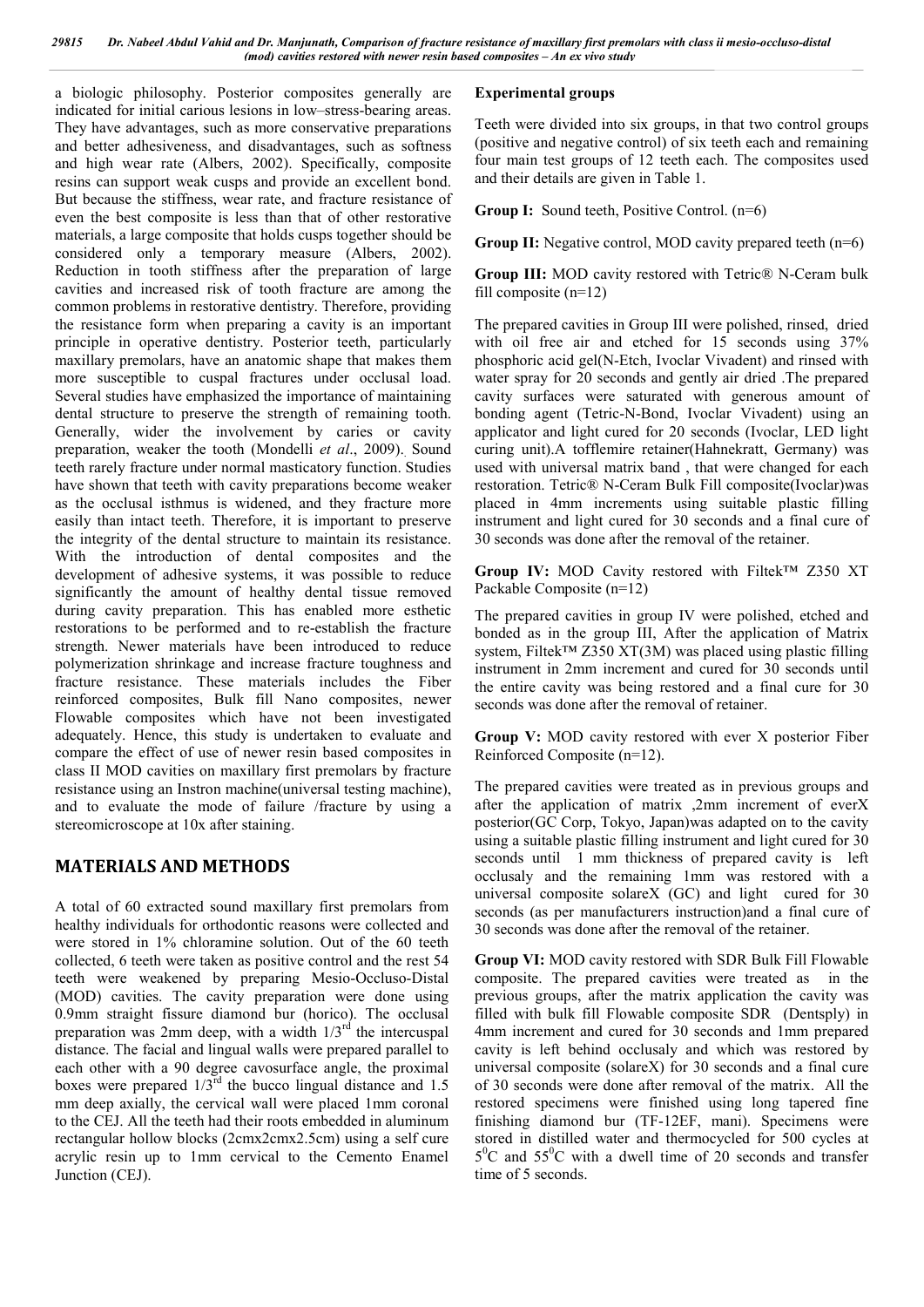|  | Table 1. Composite materials used in the study |  |  |  |
|--|------------------------------------------------|--|--|--|
|--|------------------------------------------------|--|--|--|

| <b>Brand</b>                    | Manufacturer          | Type                                       | Composition                                                                                                                                                                               |
|---------------------------------|-----------------------|--------------------------------------------|-------------------------------------------------------------------------------------------------------------------------------------------------------------------------------------------|
| <b>SDR</b>                      | Dentsply, YORK, PA    | Bulk fill flowable<br>Nanohybrid composite | TEGDMA, EBADMA, 68wt%, 44vol%, Barium borosilicate<br>glass                                                                                                                               |
| everXPosteior                   | GC Corp, Tokyo, Japan | Short fibre composite                      | bis-GMA, PMMA, TEGDMA, Short E-glass fiber filler, Barium<br>glass $74.2wt\%$ , $53.6vol\%$                                                                                               |
| Filtek <sup>TM</sup> $Z$ 350 XT | 3M ESPE               | Nano filled composite                      | Bis-GMA, UDMA TEGDMA, PEGDMA, Bis-EMA<br>nanosilica fillers, 5.00–20.00<br>20<br>agglomerates<br>nm<br>nm<br>zirconia/silica particles, 0.60–1.40 um clusters particle size .78<br>$Wt\%$ |
| Tetric® N-Ceram Bulk Fill       | Ivoclar Vivadent      | Nanohybrid bulk fill<br>packable composite | Dimethacrylates 75-77 wt % fillers, barium glass, ytribium tri<br>chloride                                                                                                                |
| <b>SOLARE X</b>                 | GC Corp, Tokyo, Japan | Nano composite                             | nano fillers, glass fillers and pre-polymerised fillers<br>50 vol $\%$ .                                                                                                                  |

PMMA, polymethylmethacrylate; MMA, methylmethacrylate; bis-GMA, bisphenol-A-glycidyldimethacrylate; TEGDMA, triethylene glycol dimethacrylate; UDMA, urethane dimethacrylate; EBADMA, EthoxylatedBisphenol A dimethacrylate; bis-EMA, Ethoxylatedbisphenol-Adimethacrylate; wt%, weight percentage; vol%, volume percentage.

### **Table 2. Mean load to fracture of all groups**

| <b>GROUP</b>        |    |          |                |            |             |                                  |         |         |
|---------------------|----|----------|----------------|------------|-------------|----------------------------------|---------|---------|
|                     | N  | Mean     | Std. Deviation | Std. Error |             | 95% Confidence Interval for Mean |         | Maximum |
|                     |    |          |                |            | Lower Bound | Upper Bound                      | Minimum |         |
| positive<br>control | 6  | 192.4350 | 9.83758        | 4.01618    | 182.1111    | 202.7589                         | 179.79  | 204.16  |
| Negative<br>control | 6  | 111.6450 | 11.78950       | 4.81304    | 99.2727     | 124.0173                         | 98.41   | 125.42  |
| Tetric n ceram      | 12 | 194.1158 | 31.69810       | 9.15045    | 173.9758    | 214.2558                         | 113.84  | 251.60  |
| filtek $z350$ xt    | 12 | 138.8308 | 24.69425       | 7.12862    | 123.1409    | 154.5208                         | 100.38  | 173.38  |
| everx<br>posterior  | 12 | 199.6025 | 22.78085       | 6.57626    | 185.1282    | 214,0768                         | 147.58  | 226.39  |
| <b>SDR</b>          | 12 | 175.0550 | 46.77637       | 13.50318   | 145.3347    | 204.7753                         | 102.30  | 253.62  |
| Total               | 60 | 171.9288 | 41.45738       | 5.35212    | 161.2193    | 182.6384                         | 98.41   | 253.62  |

#### **Table 3. Comparison between all groups (ANOVA)**

| Group          |                |    |             |        |      |  |
|----------------|----------------|----|-------------|--------|------|--|
|                | Sum of Squares | Df | Mean Square |        | Sig. |  |
| Between Groups | 52688.004      |    | 10537.601   | 11.681 | .000 |  |
| Within Groups  | 48716.142      | 54 | 902.151     |        |      |  |
| Total          | 101404.146     | 59 |             |        |      |  |

#### **Table 4. Sheffe post hoc analysis**

| Group                                                                                                                 |    |          |                           |          |  |
|-----------------------------------------------------------------------------------------------------------------------|----|----------|---------------------------|----------|--|
| category                                                                                                              | N  |          | Subset for alpha $= 0.05$ |          |  |
|                                                                                                                       |    |          | っ                         | ς        |  |
| Negative control                                                                                                      | 6  | 111.6450 |                           |          |  |
| Filtek z350 xt                                                                                                        | 12 | 138.8308 | 138.8308                  |          |  |
| <b>SDR</b>                                                                                                            | 12 |          | 175.0550                  | 175.0550 |  |
| Positive control                                                                                                      | 6  |          |                           | 192.4350 |  |
| Tetric n ceram                                                                                                        | 12 |          |                           | 194.1158 |  |
| everX posterior                                                                                                       | 12 |          |                           | 199.6025 |  |
| Sig.                                                                                                                  |    | .599     | .274                      | .699     |  |
| Means for groups in homogeneous subsets are displayed.                                                                |    |          |                           |          |  |
| a. Uses Harmonic Mean Sample Size $= 9.000$ .                                                                         |    |          |                           |          |  |
| b. The group sizes are unequal. The harmonic mean of the group sizes is used. Type I error levels are not guaranteed. |    |          |                           |          |  |

#### **Table 5. Distribution of failure modes (%)**

| Experimental groups              | Adhesive $(\% )$ | $Mixed\%$    | $Cohesive(\% )$ |
|----------------------------------|------------------|--------------|-----------------|
| Group 3 (Tetric n ceram bulkfil) |                  | $(8)$ 66.66% | $(4)$ 33.33%    |
| Group 4 (filtek $z350$ xt)       | (1)8.3%          | $(7)$ 58.3%  | $(4)33.33\%$    |
| Group 5 (everx posterior)        |                  | (4)33.3%     | $(8)66.66\%$    |
| Group 6 (SDR)                    | (2)16%           | $(7)$ 58.3%  | $(3)$ 25%       |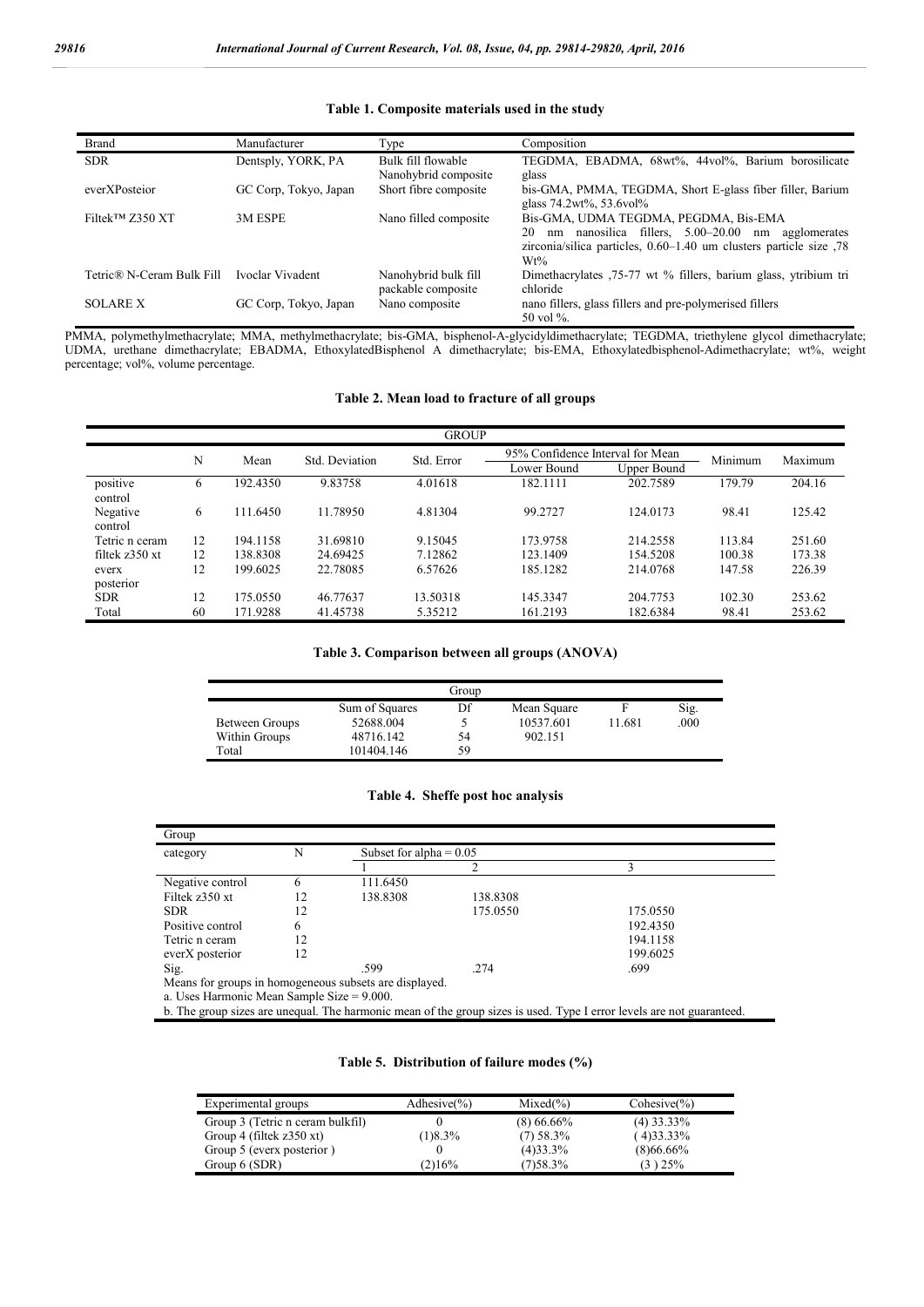*29817 Dr. Nabeel Abdul Vahid and Dr. Manjunath (mod) cavities restored with newer resin based composites Manjunath, Comparison of fracture resistance of maxillary first premolars with class ii mesio – An ex vivo study*



 **Figure 1. Instron 3382 (universal testing machine, USA)** 





**Adhesive failure** Mixed failure





**Cohesive failure**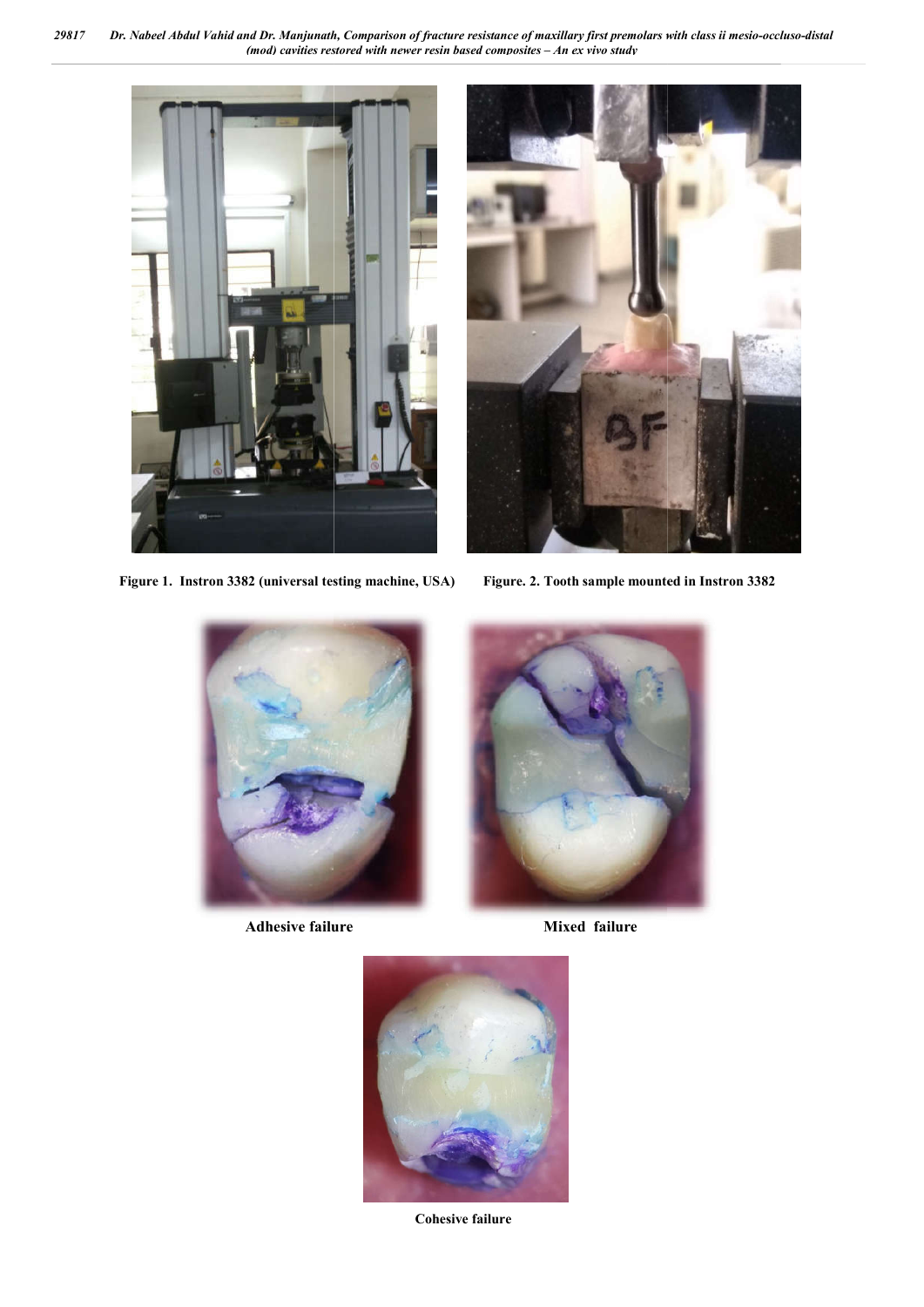#### **Evaluation of Fracture Resistance**

Each specimen was subjected to a compressive load using a 6mm diameter stainless steel ball at a crosshead speed of 1mm/min using Instron 3382(USA). The ball should contact with the inclined planes of the buccal and palatal cusps beyond the margins of the restoration. Peak load of fracture in Kgf was recorded for each specimen and the mean was calculated for each groups

#### **Failure analysis**

The fractured surfaces were examined using a stereomicroscope ('lynx', Lawrence and Mayo) under X10 after staining using 0.5 % basic fuchsine dye, the failure modes were categorized as 3 types

1. Adhesive Failure-Between material and dentin surface

2. Cohesive failure – within the restorative material or with in tooth structure.

3. Mixed Failure-Combination of both

#### **Statistical analysis**

Data obtained from instron machine will be analyzed using Comparative Study, Descriptive Analysis, One Way Anova And Post Hoc Test Scheffes Test using spss for windows V(16).

### **RESULTS**

The mean fracture load in kilogram force (Kgf) for all groups is presented in Table 2. Anova revealed that there was a significant difference between all groups at  $p \le 0.01$  (Table 3). The group I (positive control, Intact teeth) showed mean fracture resistance at 192±10 kgf and Group II (Negative control, unrestored teeth) showed the least mean to fracture resistance at  $112 \pm 12$  kgf. Comparing the experimental groups (Table 2), Group V (everX posterior + SOLARE X) showed the maximum mean load to fracture at 199±22 Kgf, The second highest mean load to fracture was shown by Group III (Tetric® N-Ceram Bulk Fill) at 194± 32 kgf, The third highest mean value was given by Group VI (SDR+solareX) at 175±46 Kgf . The least mean value of fracture resistance was shown by Group IV (Filtek™ Z350 XT) at 139±24 kgf.

After analyzing all the Groups using Sheffe Post-hoc test (Table 4). The negative control (Group II) and Filtek<sup>TM</sup>  $Z350$ XT(Group IV) came under subset 1, and there was no statistically significant difference at P=0.6 between Groups under this subset. Filtek z350xt (group IV) and SDR+ solareX(Group VI) came under subset 2, and there was no statistically significant difference between both the groups at  $P=0.3$  within this subset . SDR + Solare x (group VI), Positive control(Group I), Tetric® N-Ceram Bulk Fill(Group III) and everX posterior +solareX (Group V) came under subset 3, and there was no statistically significant difference between groups at P=0.7 within this subset. The percentage distribution of failure mode is shown in Table 5. Comparing the experimental Groups, except group V (everX posterior+solareX), all the other Groups showed more of Mixed type of failure involving both the tooth structure and restoration. Group V(everX posterior+SOLARE X) showed more of cohesive failure on tooth surface (66%) (Table 5) (Graph 2). Minimum amount of adhesive failure was shown by Group IV and Group VI showing 8% and 16 %, (Table 5) (Graph 2) and were not statistically significant. Thus by correlating all the tables, and results, Fibre reinforced composite everX posterior showed the best result among the Experimental Groups.



**Graph 1. Mean load to fracture (Kgf)**



**Graph 2. Distribution of failure mode**

SDR + Solare x (group VI), Positive control(Group I), Tetric® N-Ceram Bulk Fill(Group III) and Ever x posterior +solarex (Group V) came under subset 3, and there was no statistically significant difference between groups at P=0.7 within this subset (Table 5). The percentage distribution of failure mode is shown in Table 6. Comparing the experimental Groups, except group 5(Ever x posterior+solare x), all the other Groups showed more of Mixed type of failure involving both the tooth an restoration. Group V(everX posterior+SOLARE X) showed more of cohesive failure on tooth surface (66%)(Graph 2) Minimum amount of adhesive failure was shown by Group IV and Group VI showing 8% and 16 %, (Table 5) (Graph 2) and were not statistically significant. Thus by correlating all the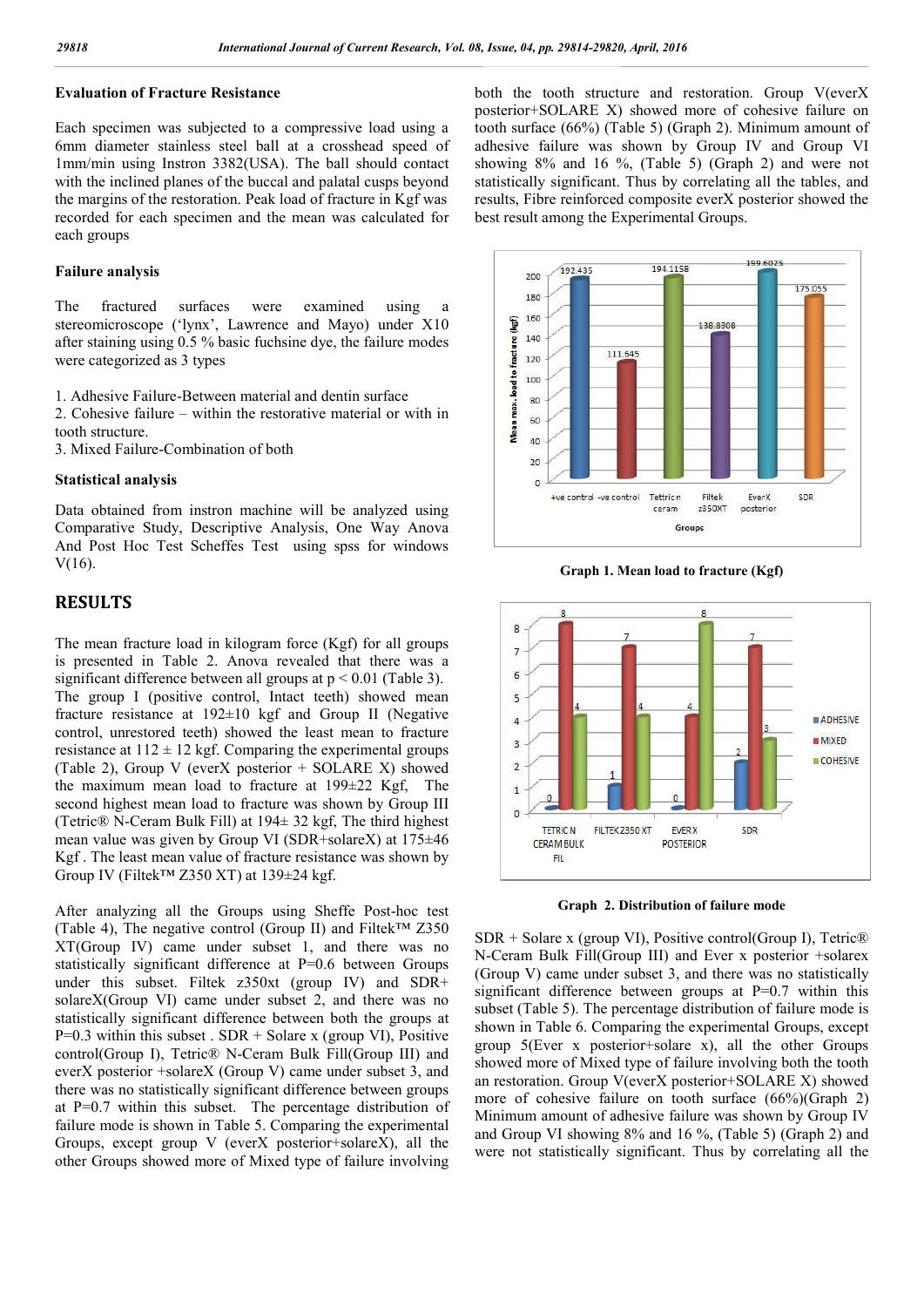tables, and results,Fibre reinforced composite everX posterior showed best result among the Experimental Groups.

## **DISCUSSION**

This study examined the fracture resistance of maxillary first premolars, the anatomic shape of which creates a tendency for separation of their cusps during mastication. The cuspal inclines in this type of tooth is much greater than that in maxillary molars and can result in a different pattern of fracture resistance for these teeth. It has also been reported that the incidence of fracture is greater in maxillary premolars than in mandibular premolars (Burke, 1902; Bell, 1982). Cuspal separation rarely occurs in non carious, intact teeth because of the presence of the pulp chamber roof and marginal ridges which can be considered tooth reinforcing structures. This highlights the importance of prevention and early diagnosis of caries lesions (Mondelli et al., 1980). The general effect of Mesio Occluso distal (MOD) cavity preparation is the creation of long cusps. Thus the restorative material used must not only replace the tooth structure but also increase the fracture resistance of tooth and promote effective marginal sealing. This study evaluated the resistance to compression (Fracture resistance) of four experimental groups which included Tetric® N-Ceram Bulk Fill (Ivoclar Vivadent, bulk fill packable composite), Filtek™ Z350 XT (3M, universal conventional composite), everX posterior (Fibre reinforced composite) along with occlusal lining with universal composite (solarex) (GC) and surefil SDR (bulk fill flowable base) along with occlusal lining with a universal composite (SOLARE X)(GC) and two control groups, positive control (intact teeth) and negative control (prepared but un restored teeth) and also to evaluate the mode of failures among the experimental groups.

The results indicated the capacity shown by the material to support vertical tension. In this study it is clearly seen that all composite resin restored teeth displayed higher fracture resistance than the prepared but un restored teeth (NEGATIVE CONTROL), regardless of the type of composite material used (Table 2). The lowest fracture resistance was presented by the Negative control. Among the restored groups, Group V, prepared teeth restored with everX posterior and SOLARE X (universal composite) showed the highest fracture resistance mean value (Table 2). This could be attributed to the following reasons .ever X posterior is a unique material which was launched recently, whose properties are similar to those of composite base or dentine-replacing materials. It consists of a combination of a resin matrix, short E-glass fibers and inorganic particulate fillers. Short glass fibers are oriented while packing the composite resin into the cavity. The resin matrix contains cross-linked bis-GMA, TEGDMA and linear PMMA forming a polymer matrix called semi-interpenetrating polymer network (semi-IPN), which provides good bonding property and increases the toughness of composite. The short fiber composite resin has also proved to control the polymerization shrinkage stress by fiber orientation and, thus, marginal microleakage was reduced compared with conventional composite resins. This composite was previously reported to exhibit high fracture toughness as well as low polymerization shrinkage (Garoushi *et al*., 2013; Garoushi *et al*., 2007; Garoushi *et al*., 2008).

Thus, we hypothesized that using short fiber reinforced composite base could reduce the marginal microleakage and reinforce the posterior composite restorations. Data obtained from this study showed that Class II restorations made from short Fibre reinforced composite base (everX posterior) with surface layer of universal composite had a high fracture resistance value than the other groups. Stresses generated during polymerization shrinkage of composites have potential to cause an adhesive failure or micro cracking of restorative material and/ or at interface with tooth structure. Tezvergil *et al*. showed that fiber orientation is an important factor influencing the shrinkage-strain and that the shrinkage-strain along the fiber direction is low (Tezvergil *et al*., 2006). Accordingly, short fiber fillers (randomly oriented) might absorb some of the polymerization shrinkage stresses and increase the stress-relieving capacity of the matrix, and this could decrease the marginal microleakage and improve the adaptation of the material, which in turn increase the fracture resistance (Garoushi *et al*., 2006). The function of the short fibre composite base is based on the mechanism of a crack stopper and thus prevented the propagation of crack, this would have resulted in the increased cohesive type of failure, which is only on the tooth structure than on the restoration while all the other groups showed majority of Mixed type of failure involving both the tooth and the restoration as evident in Table 5 and Graph 2. The results obtained from this study shows that tooth restored with Tetric® N-Ceram Bulk Fill (Group III) also showed better fracture resistance, however there was no statistically significant difference between SDR (Group VI), everX posterior (Group v) and positive control (group I). This could be due to Nanohybrid technology and increased filler loading (77 wt %) and nanofiller dimensions in Tetric® N-Ceram BulkFill. Teeth restored with the bulk-fill nano-hybrid flowable composite SDR(group VI) also showed higher fracture resistance which was statistically similar to that of positive control, Tetric® N-Ceram Bulk Fill(group III), positive control (Group I) and everxposterior (group V), even though its filler load was comparatively less (68 wt %). When comparing experimental composites with different types and contents of filler, lee etal found out that viscosity of resin based composite increases when filler volume increases (Lee, 2005). Although it was known that owable composites shrink more than traditional resin composites (Labella *et al*., 1999), bulk- ll

owables have lower shrinkage stress. The stress-relieving owability is potentially claimed by the manufacturer (Dentsply) as "SDR" resin monomer (Ilie and Hickel, 2011); SDR's enhanced translucency promotes light transmittance and better polymerization kinetic up to 4 mm. Van Meerbeek *et al*. (1993) observed that the use of a low modulus owable composite may increase the exibility by allowing it to act as a stress breaker. Alshali *et al*. (2013) reported that the bulk- ll composites' (SDR and Venus Bulk Fill) shrinkage were generally comparable to those of the conventional composites that they tested. However, in other studies, it was reported that SDR showed 60–70% less polymerization shrinkage stress than that of the conventional resin composites.

Results in this study showed least value for mean load to fracture or least fracture resistance in group IV (Filtek™ Z350 XT) which is a conventional nano filled composite and statistically significant difference when compared with intact